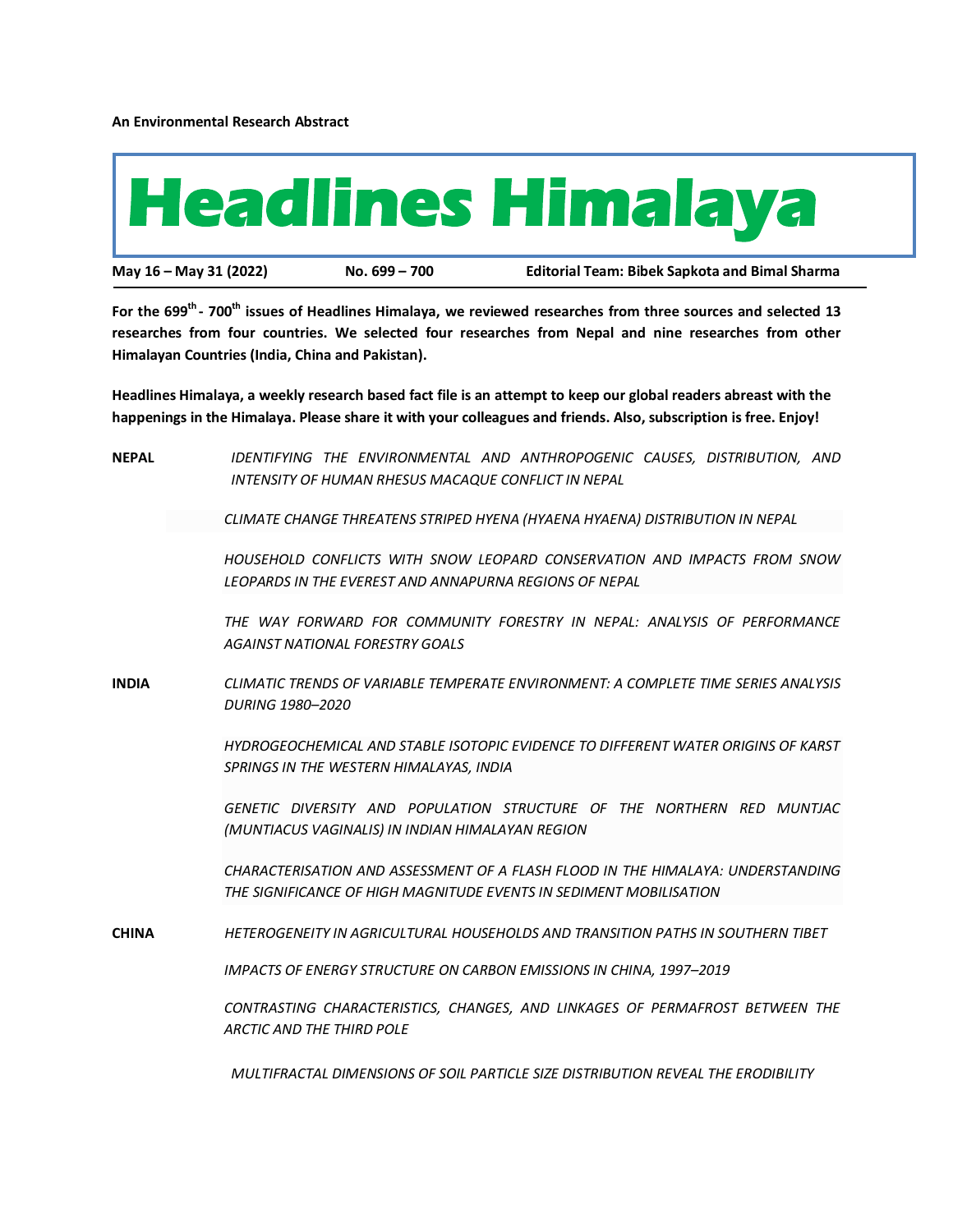### *AND FERTILITY OF ALPINE GRASSLAND SOILS IN THE NORTHERN TIBET PLATEAU*

## **PAKISTAN** *ENERGY, EXERGY, ECONOMIC, ENVIRONMENTAL, ENERGOECONOMIC, EXERGOECONOMIC, AND ENVIROECONOMIC (7E) ANALYSES OF WIND FARMS: A CASE STUDY OF PAKISTAN*

# Nepal-Himalaya

### **IDENTIFYING THE ENVIRONMENTAL AND ANTHROPOGENIC CAUSES, DISTRIBUTION, AND INTENSITY OF HUMAN RHESUS MACAQUE CONFLICT IN NEPAL**

[Sabina Koirala, Suraj Baral, Paul A. Garber, Hari Basnet, Hem Bahadur Katuwal, Sabita Gurung, Devi R](https://www.sciencedirect.com/science/article/pii/S0301479722008490#!)ai, Raju [Gaire](https://www.sciencedirect.com/science/article/pii/S0301479722008490#!)  [Bishal Sharma](https://www.sciencedirect.com/science/article/pii/S0301479722008490#!), [Tejab Pun,](https://www.sciencedirect.com/science/article/pii/S0301479722008490#!) an[d Ming Li](https://www.sciencedirect.com/science/article/pii/S0301479722008490#!)

### *Journal of Environmental Management* 316: 115276

Reducing conflict between humans and wildlife is considered a top conservation priority. However, increasingly human-induced disturbances across natural landscapes have escalated encounters between humans and wildlife. In Nepal, forests have been destroyed, fragmented, and developed for [human settlements,](https://www.sciencedirect.com/topics/social-sciences/human-settlements) agricultural production, and urban centers for decades. As a result, human-wildlife conflict, in the form of crop-raiding, livestock predation, and injuries to humans and wildlife, is common throughout the country. In particular, cropraiding by macaques is an increasingly common form of human-wildlife conflict. Rhesus macaques (*Macaca mulatta*) have been identified as a top ten crop-raiding wildlife species in Nepal. In order to better understand the nationwide distribution and intensity of human-rhesus macaque conflict (HRMC), we conducted an extensive literature review of reported incidences of HRMC during the period 2000 to 2021 in Nepal. We also created an online survey to obtain nationwide data on the location and severity of HRMC, and modeled the set of ecological factors that affect habitat suitability for rhesus macaques. An ensemble of three different species distribution [model](https://www.sciencedirect.com/topics/earth-and-planetary-sciences/environmental-niche-modeling) (SDM) algorithms were used to analyze these data. We found that almost 44% of Nepal's land area contains suitable habitat for rhesus macaques, with less than 8% of all suitable habitat located in protected national parks. As humans continue to alter and fragment natural landscapes, HRMC in Nepal has intensified. At present, nearly 15% of the country's land area in which human settlements are permitted, is characterized by moderate or high rates of HRMC. We argue that prioritizing programs of forest restoration, strategic management plans designed to connect isolated forest fragments with high rhesus macaque [population densities,](https://www.sciencedirect.com/topics/social-sciences/population-density) creating government programs that compensate farmers for income lost due to crop-raiding, and educational outreach that informs local villagers of the importance of conservation and protecting biodiversity, offer the most effective solutions to reduce HRMC in Nepal.

For further reading[: https://doi.org/10.1016/j.jenvman.2022.115276](https://doi.org/10.1016/j.jenvman.2022.115276)

### **CLIMATE CHANGE THREATENS STRIPED HYENA (***HYAENA HYAENA***) DISTRIBUTION IN NEPAL**

[Shivish Bhandari,](https://link.springer.com/article/10.1007/s13364-022-00638-2#auth-Shivish-Bhandari) Binaya [Adhikari,](https://link.springer.com/article/10.1007/s13364-022-00638-2#auth-Binaya-Adhikari) [Kedar Baral,](https://link.springer.com/article/10.1007/s13364-022-00638-2#auth-Kedar-Baral) [Saroj Panthi,](https://link.springer.com/article/10.1007/s13364-022-00638-2#auth-Saroj-Panthi) [Ripu M. Kunwar,](https://link.springer.com/article/10.1007/s13364-022-00638-2#auth-Ripu_M_-Kunwar) [Tilak Thapamagar,](https://link.springer.com/article/10.1007/s13364-022-00638-2#auth-Tilak-Thapamagar) [Maria](https://link.springer.com/article/10.1007/s13364-022-00638-2#auth-Maria-Psaralexi)  [Psaralexi,](https://link.springer.com/article/10.1007/s13364-022-00638-2#auth-Maria-Psaralexi) Daya Ram Bhusal, an[d Dionisios Youlatos](https://link.springer.com/article/10.1007/s13364-022-00638-2#auth-Dionisios-Youlatos)

*[Mammal Research](https://link.springer.com/journal/13364)* 67: 1-11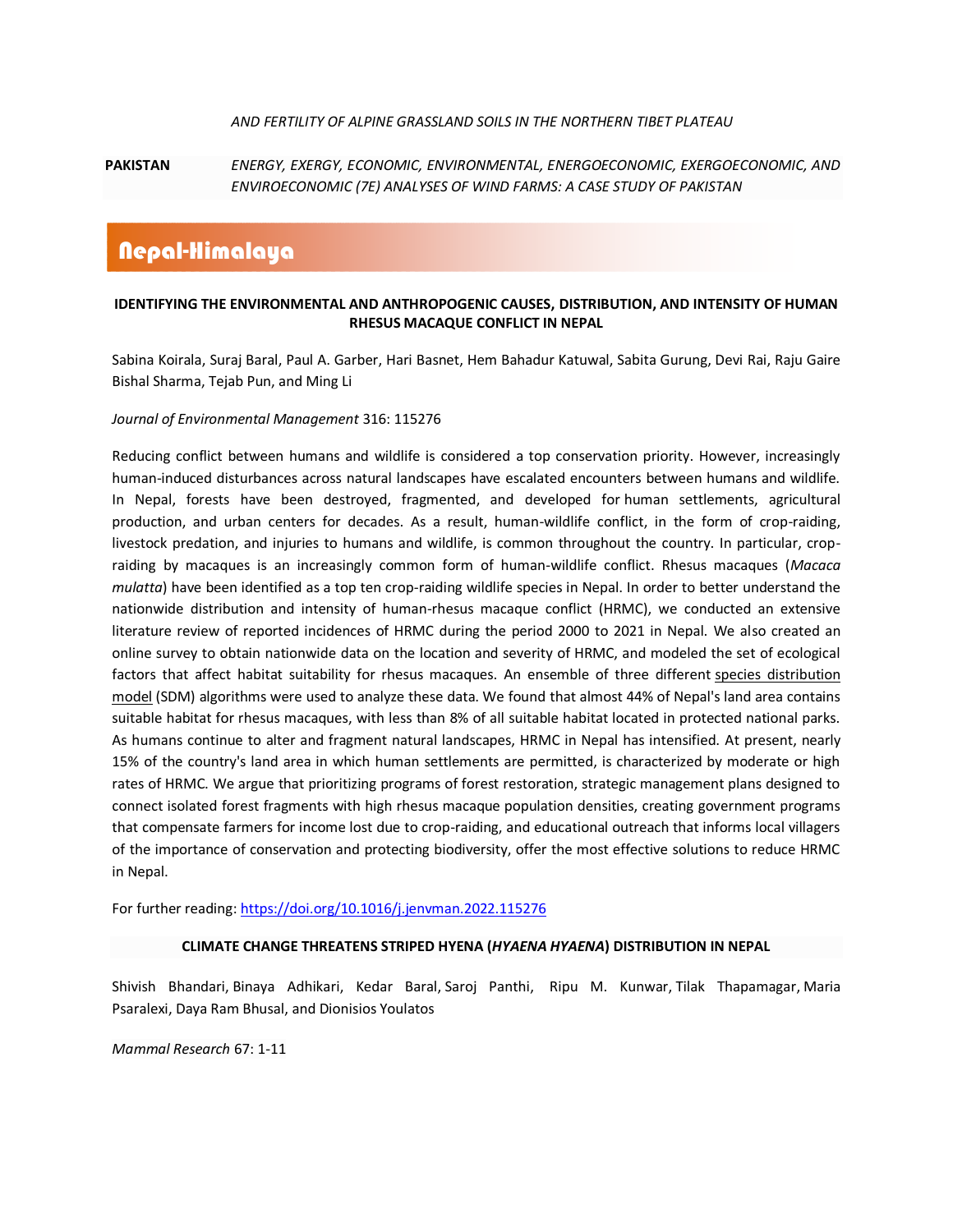Climate change can be expected to alter ecosystems and influence the spatial distribution of species. Understanding the effects of climate change on species distribution can help develop effective conservation protocols to tackle further biodiversity loss. Striped hyena (*Hyaena hyaena*) global populations appear to follow an overall decreasing trend as the species faces numerous threats. Hyena presence location data was collected, and we utilized a Maxent species distribution model to predict current and future distribution patterns in Nepal. We used two distinct representative concentration pathway (RCP) values (RCP 4.5 and RCP 8.5) to determine potential impacts on hyena distribution. We found that hyena current suitable habitat in Nepal extends over 22,000 km<sup>2</sup> and is projected to significantly decrease in both (RCP 4.5 and RCP 8.5) scenarios. In terms of habitat reduction, we further showed that RCP 8.5 was more adverse than RCP 4.5. We found that the Chure hills and the Terai regions hold the largest extent of hyena habitat in Nepal. Hyena habitat reduction was comparatively lower within the protected areas. Future projections, however, portend severe consequences for the species' survival as suitable habitat areas will be drastically reduced in the next 50 years. Further research on hyena microhabitat suitability under anthropogenic and topographic variables will be useful for future conservation policies.

### For further reading[: https://doi.org/10.1007/s13364-022-00638-2](https://doi.org/10.1007/s13364-022-00638-2)

## **HOUSEHOLD CONFLICTS WITH SNOW LEOPARD CONSERVATION AND IMPACTS FROM SNOW LEOPARDS IN THE EVEREST AND ANNAPURNA REGIONS OF NEPAL**

[Jonathan H. Hanson](https://link.springer.com/article/10.1007/s00267-022-01653-4#auth-Jonathan_H_-Hanson)

### *[Environmental Management](https://link.springer.com/journal/267)* 69: 1-12

Impacts on households from large carnivores are frequently reported in the conservation literature, but conflicts between households and large carnivore conservation are not. Employing a human-wildlife coexistence framework that distinguishes between human-wildlife impacts on one hand, and human-conservation conflicts on the other, this paper presents data from Annapurna Conservation Area and Sagarmatha (Everest) National Park, Nepal, each with different models of conservation governance. Using systematic sampling, quantitative information from 705 households was collected via questionnaires, while 70 semi-structured interviews were conducted with key informants for cross-methods triangulation. 7.7% of households reported conflicts with snow leopard conservation in the previous 12 months, primarily due to damage to livelihoods; these were significantly higher in the Annapurna region. 373 livestock were reported lost by households to snow leopards in the previous 12 months, representing 3.4% of total livestock owned and US\$ 132,450 in financial value. Livestock losses were significantly lower in the Everest area. In linear regression models, total household livestock losses to all sources best explained conflicts with snow leopard conservation and household livestock losses to snow leopards but the models for the former dependent variable had very low explanatory power. Conservation in general, and large carnivore conservation in particular, should distinguish carefully between impacts caused by coexistence with these species and conflicts with conservation actors and over the methods and interventions used to conserve carnivores, especially where these negatively impact local livelihoods. In addition, livestock husbandry standards are highlighted again as an important factor in the success of carnivore conservation programmes.

For further reading[: https://doi.org/10.1007/s00267-022-01653-4](https://doi.org/10.1007/s00267-022-01653-4)

## **THE WAY FORWARD FOR COMMUNITY FORESTRY IN NEPAL: ANALYSIS OF PERFORMANCE AGAINST NATIONAL FORESTRY GOALS**

[Kamal Acharya,](https://sciprofiles.com/profile/2128587) [Nicolae](https://sciprofiles.com/profile/1357599) Talpă[, Aureliu Florin](https://sciprofiles.com/profile/424488) Hălălișan, an[d Bogdan Popa](https://sciprofiles.com/profile/775384)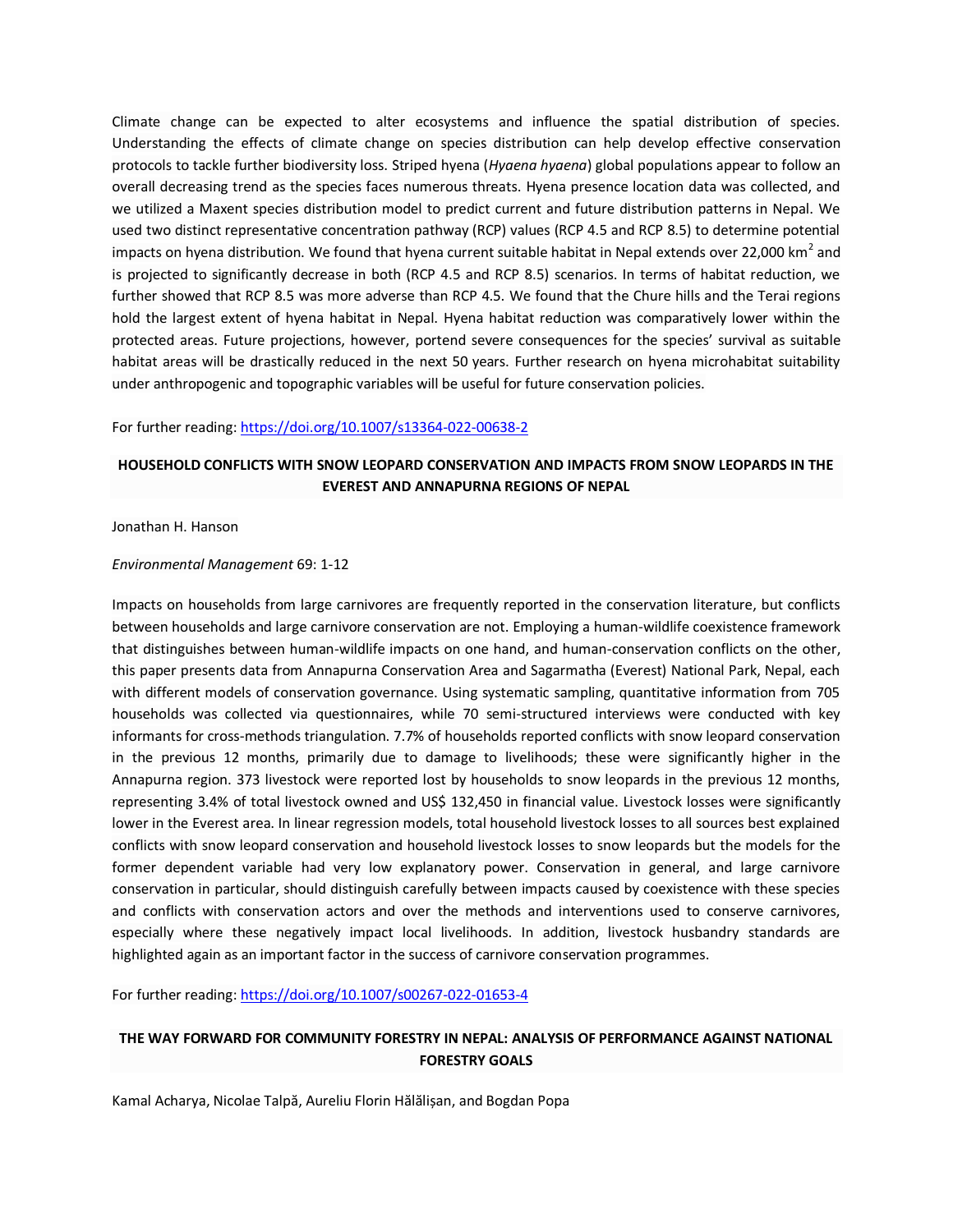#### *Forests* 13: 726

Covering 45% of Nepal's national territory, forests play a key role in maintaining the daily life of most rural communities. Community forestry is a participatory forest management approach for managing state-owned forests by local communities. By assessing the link between national level forestry goals and the community forestry outcomes, this study aims to measure the performance of community forestry towards achieving sustainable forest management goals. The 3L causative benchmark model was used, with some adaptations to fit the national context of Nepal. Data were collected through semi-structured interviews, a questionnaire survey, as well as using secondary sources such as policy documents, governmental and non-governmental reports, and scientific papers. Results reveal that community forestry is oriented towards achieving sustainable forest management goals, but there are aspects where further improvement is needed: forest product diversification, marketing and business, and planning and management of the non-marketable forest ecosystem services. Community forestry's role in managing the conflicting interests between stakeholders and promotion of the forestry sector in society is judged to be beneficial. There is an envisaged positive pathway to enhance the performance of community forestry through strong forest tenure rights, community friendly policies and regulations, and proper technical and business support from forest authorities.

For further reading[: https://doi.org/10.3390/f13050726](https://doi.org/10.3390/f13050726)

# India-Himalaya

### **CLIMATIC TRENDS OF VARIABLE TEMPERATE ENVIRONMENT: A COMPLETE TIME SERIES ANALYSIS DURING 1980–2020**

[Bilal Ahmad Lone,](https://sciprofiles.com/profile/625572) [Sameera Qayoom,](https://sciprofiles.com/profile/2027694) [Aijaz Nazir,](https://sciprofiles.com/profile/1841689) [Shafat Ahmad Ahanger,](https://sciprofiles.com/profile/2007891) [Umer Basu,](https://sciprofiles.com/profile/1543605) [Tauseef Ahmad Bhat,](https://sciprofiles.com/profile/2006802) [Zahoor](https://sciprofiles.com/profile/2027616)  [Ahmad Dar,](https://sciprofiles.com/profile/2027616) [Muntazir Mushtaq,](https://sciprofiles.com/profile/756997) [Ayman El Sabagh,](https://sciprofiles.com/profile/246147) [Walid Soufan,](https://sciprofiles.com/profile/841534) [Muhammad Habib ur Rahman,](https://sciprofiles.com/profile/114195) and [Rasha](https://sciprofiles.com/profile/author/WmpSWUVMK3BxdnlhdVN0Z1V4YWlmbWJzUUptM3YxMzlZMHQ5eittTTY3VT0=)  [Fathallah El-Agamy](https://sciprofiles.com/profile/author/WmpSWUVMK3BxdnlhdVN0Z1V4YWlmbWJzUUptM3YxMzlZMHQ5eittTTY3VT0=)

#### *Atmosphere* 13: 749

The western Himalayan region is susceptible to minor climate changes because of its fragile ecology, which might threaten the valley's prestigious ecosystems and socio-economic components. The Himalayas's local climate and weather are vulnerable to and interlinked with world-scale climatic changes since the region's hydrology is predominantly dominated by snow and glaciers. The Himalayas, notably the Jammu and Kashmir region in the western Himalayas, has clearly shown distinct and robust evidence of climate change. This study used observed data to examine the climatic variability and trends of change in precipitation and temperature for the Kashmir valley between 1980 and 2020. Gulmarg, Pahalgam, Kokernag, Qazigund, Kupwara, and Srinagar (Shalimar) meteorological stations in the Kashmir valley were studied in detail for long- and short-term as well as localized fluctuations in temperature and precipitation. The annual temperature and precipitation fluctuations were calculated using Sen's slope approach, and the sloping trend was determined using linear regression. The research showed statistically insignificant growing trends in maximum and minimum temperatures throughout the Kashmir valley. The average annual temperature in the Kashmir valley increased by 1.55 °C during the last 41 years (from 1980 to 2020), with a higher rise in maximum and minimum temperature by 2.00 and 1.10 °C, respectively. However, precipitation showed a non-significant decreasing trend concerning time series analysis over 1980 to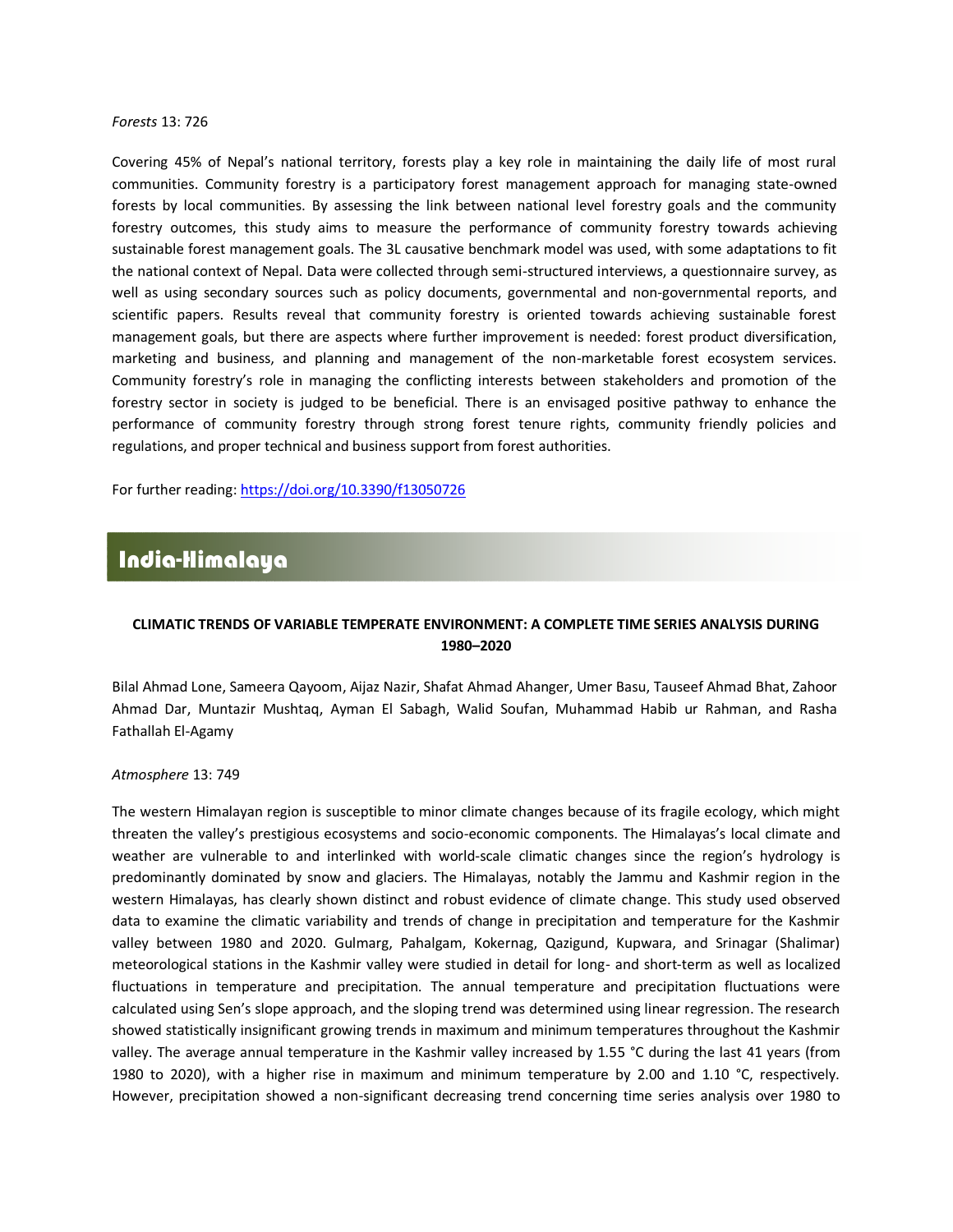2020 in Kashmir valley. Results of annual average maximum temperature at all the stations revealed that Pahalgam (2.2 °C), Kokernag (1.8 °C), and Kupwara (1.8 °C) displayed a steep upsurge and statistically significant trends; however, annual average minimum temperature followed an increasing trend from 1980 to 2020 at all the stations except Shalimar. However, non-significant declining trends in precipitation were recorded at all the locations in Kashmir valley. This changing pattern of temperature and precipitation could have significant environmental consequences, affecting the western Himalayan region's food security and ecological sustainability.

For further reading[: https://doi.org/10.3390/atmos13050749](https://doi.org/10.3390/atmos13050749)

# **HYDROGEOCHEMICAL AND STABLE ISOTOPIC EVIDENCE TO DIFFERENT WATER ORIGINS OF KARST SPRINGS IN THE WESTERN HIMALAYAS, INDIA**

[Rouf Ahmad Shah,](https://link.springer.com/article/10.1007/s12665-022-10397-7#auth-Rouf_Ahmad-Shah) [Ghulam Jeelani,](https://link.springer.com/article/10.1007/s12665-022-10397-7#auth-Ghulam-Jeelani) [Jairam Singh Yadav,](https://link.springer.com/article/10.1007/s12665-022-10397-7#auth-Jairam_Singh-Yadav) an[d Santosh Kumar Rai](https://link.springer.com/article/10.1007/s12665-022-10397-7#auth-Santosh_Kumar-Rai)

### *[Environmental Earth Sciences](https://link.springer.com/journal/12665)* 81: 297

Karst aquifers provide tremendous benefits to the people in the Indian subcontinent, but their studies are limited due to scanty observational data. This study examines the ionic and stable isotopic composition of water samples (*n* = 233 collected between 2012 and 2014) from karst springs in the western Himalayas to determine geogenic and anthropogenic solute sources and karst aquifers recharge. A principal component analysis suggests that karst springs acquire Ca<sup>2+</sup>, Mg<sup>2+</sup>, HCO<sub>3</sub><sup>-</sup>, Na<sup>+</sup>, K<sup>+</sup>, and SO<sub>4</sub><sup>-</sup>through natural processes, including carbonate and silicate dissolution. With a pollution index of 38%, about 50–88% of the NO<sub>3</sub><sup>-</sup>, F<sup>-</sup> and Cl<sup>-</sup> contributing to karst springs have an anthropogenic origin. Karst springs are under-saturated with respect to calcite and dolomite, have higher pCO2, and electrical conductivity is inversely related to discharge, suggesting potential of recharging waters to dissolve the host rocks along flow paths. The springs display a distinct seasonal pattern in isotope characteristics with lower values from March to May and from August to October, reflecting the recharge from the snowmelt. Occasional higher isotopic values in February, June, and July suggest episodic rainfall events. The lower values of slope  $(6.9 \pm 0.4)$  and intercept  $(9.8 \pm 1.4)$  along with higher d-excess (> 16‰) of the karst springs provide strong evidence of winter snow as the primary source of recharge. Based on the karst index, the karst springs were classified as moderately to well karstified in the Liddar and Bringi catchments while slightly karstified in the Kuthar catchment. The study increases the understanding of karst aquifer sensitivity, which is necessary for implementing water supply protection schemes within the region.

For more reading[: https://doi.org/10.1007/s12665-022-10397-7](https://doi.org/10.1007/s12665-022-10397-7)

# **GENETIC DIVERSITY AND POPULATION STRUCTURE OF THE NORTHERN RED MUNTJAC (***MUNTIACUS VAGINALIS***) IN INDIAN HIMALAYAN REGION**

[Vinaya Kumar Singh,](https://link.springer.com/article/10.1007/s42991-022-00254-2#auth-Vinaya_Kumar-Singh) [Bheem Dutt Joshi,](https://link.springer.com/article/10.1007/s42991-022-00254-2#auth-Bheem_Dutt-Joshi) [Abhishek Singh,](https://link.springer.com/article/10.1007/s42991-022-00254-2#auth-Abhishek-Singh) [Sujeet Kumar Singh,](https://link.springer.com/article/10.1007/s42991-022-00254-2#auth-Sujeet_Kumar-Singh) [Kailash Chandra,](https://link.springer.com/article/10.1007/s42991-022-00254-2#auth-Kailash-Chandra) [Lalit Kumar Sharma,](https://link.springer.com/article/10.1007/s42991-022-00254-2#auth-Lalit_Kumar-Sharma) an[d Mukesh Thakur](https://link.springer.com/article/10.1007/s42991-022-00254-2#auth-Mukesh-Thakur)

### *[Mammalian Biology](https://link.springer.com/journal/42991)* 102: 1-8

Despite showing high resilience and adaptation to various types of habitats including human-dominated landscape, barking deer have experienced considerable threats due to habitat loss, poaching, and competition for resources with other deer species. In the present study, we examined the population genetic parameters of barking deer from the Indian Himalayan Region, (IHR) using mitochondrial and nuclear markers and performed comparative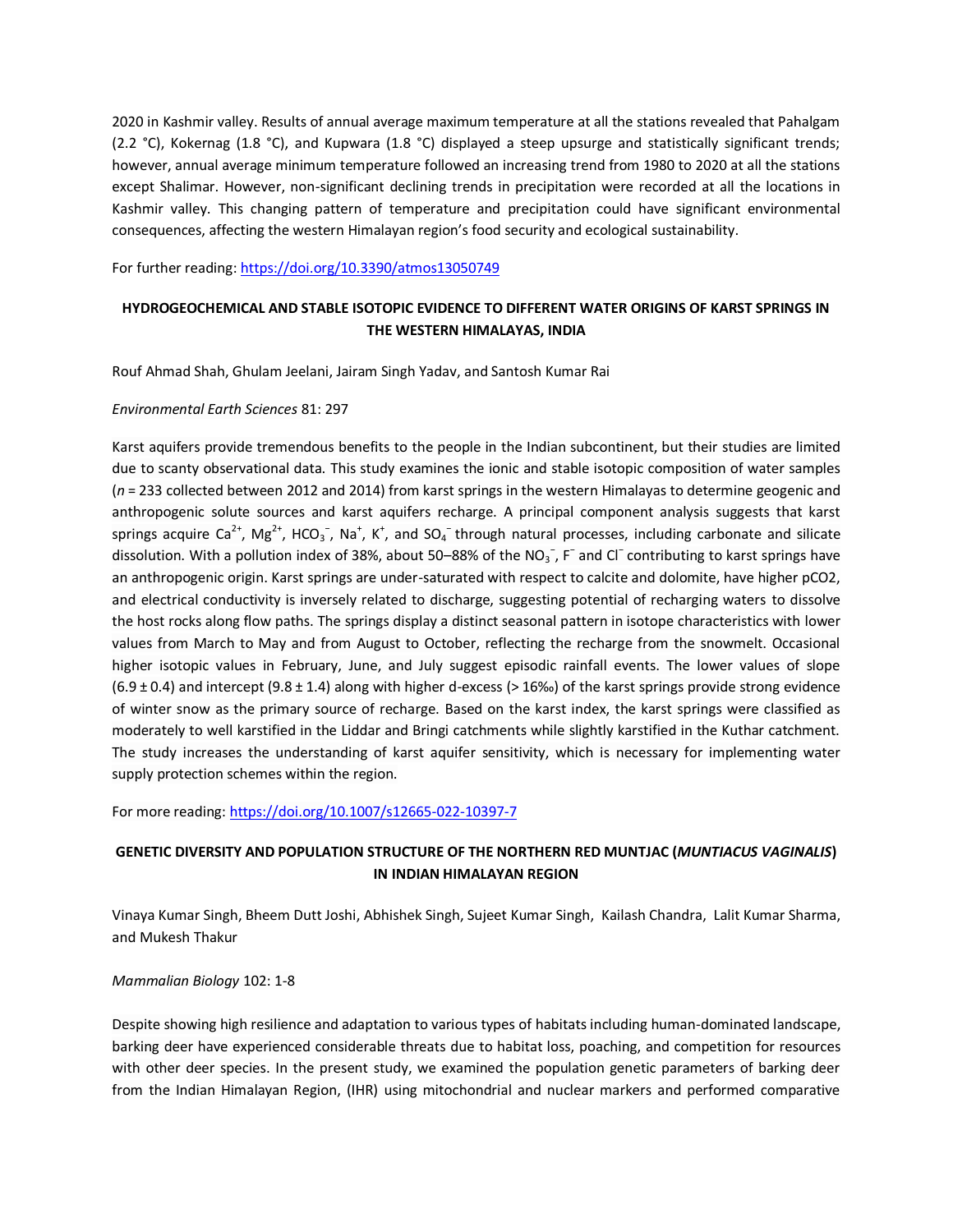analysis with the barking deer sequences retrieved from China, Thailand, Vietnam, and India (Central and Northeast region). We observed relatively high genetic diversity (Hd = 0.904 ± 0.038 and *π* = 0.0165 ± 0.005) at mitochondrial Cyt b gene and a moderate genetic variability at 11 nuclear microsatellites (Ho = 0.587 ± 0.072, He = 0.731 ± 0.046). The Bayesian-based population structure analysis revealed the presence of two different populations corresponding to the western and central-eastern Himalayas. The present study has generated a baseline population genetic account of barking deer that may be used in population monitoring of barking deer across IHR using non-invasive genetic sampling.

For more reading[: https://doi.org/10.1007/s42991-022-00254-2](https://doi.org/10.1007/s42991-022-00254-2)

# **CHARACTERISATION AND ASSESSMENT OF A FLASH FLOOD IN THE HIMALAYA: UNDERSTANDING THE SIGNIFICANCE OF HIGH MAGNITUDE EVENTS IN SEDIMENT MOBILISATION**

[Arkaprabha Sarkar](https://link.springer.com/article/10.1007/s12594-022-2044-8#auth-Arkaprabha-Sarkar) an[d Vimal Singh](https://link.springer.com/article/10.1007/s12594-022-2044-8#auth-Vimal-Singh)

### *[Journal of the Geological Society of India](https://link.springer.com/journal/12594)* 98: 678-686

An increase in the frequency of high magnitude events (climatological, geomorphic and meteorological) has been observed in the recent times. The observation has been closely linked to anthropogenic activities and climate change. The events have been studied on the basis of their trends, frequency, geographical distribution and impacts. A flash flood from 2018 in a small catchment in Uttarakhand, North West Himalayas is reported here. The event has been characterized based on the possible causes and observed effects. The runoff generation tendency of major sub-catchments within the study area was assessed and the area was mapped based on sediment connectivity. The hydrological characteristic of the event was calculated using Manning's equations. The event generated a peak discharge of 9953 m<sup>3</sup>/s flowing at 15 m/s with a stream power of 6.4 MW. Based on the hydrological assessment, the thresholds of bedload movement, sediment transport and redistribution was analysed. The peak flow had a capacity of mobilizing boulders of 6m diameter. Putting together the field and modelled data, the difference in the nature of the of the topography was analysed that caused only a particular sub-catchment to respond to the same climatic forcing significantly more than the others and also highlighted the significance of such high magnitude stochastic events in controlling the rates of long term geomorphic processes that shape the landscape.

For more reading[: https://doi.org/10.1007/s12594-022-2044-8](https://doi.org/10.1007/s12594-022-2044-8)

# China Himalaya

### **HETEROGENEITY IN AGRICULTURAL HOUSEHOLDS AND TRANSITION PATHS IN SOUTHERN TIBET**

[Jing Zhang,](https://link.springer.com/article/10.1007/s11629-021-7154-z#auth-Jing-Zhang) [Colin Brown,](https://link.springer.com/article/10.1007/s11629-021-7154-z#auth-Colin-Brown) [Scott Waldron,](https://link.springer.com/article/10.1007/s11629-021-7154-z#auth-Scott-Waldron) [Lava Yadav,](https://link.springer.com/article/10.1007/s11629-021-7154-z#auth-Lava-Yadav) an[d De-qing Zhuoga](https://link.springer.com/article/10.1007/s11629-021-7154-z#auth-De_qing-Zhuoga)

### *[Journal of Mountain Science](https://link.springer.com/journal/11629)* 19: 1386-1403

Smallholder livelihoods in agricultural areas in Tibet Autonomous Region, China (Tibet for short) have traditionally been based on subsistence mixed crop-livestock systems. Like many parts of China and the developing world, rural Tibet is undergoing rapid change in agricultural development, boosted by links with the off-farm sector. However, the agricultural transition process in Tibet has not been linear, is affected by policies particular to the region, and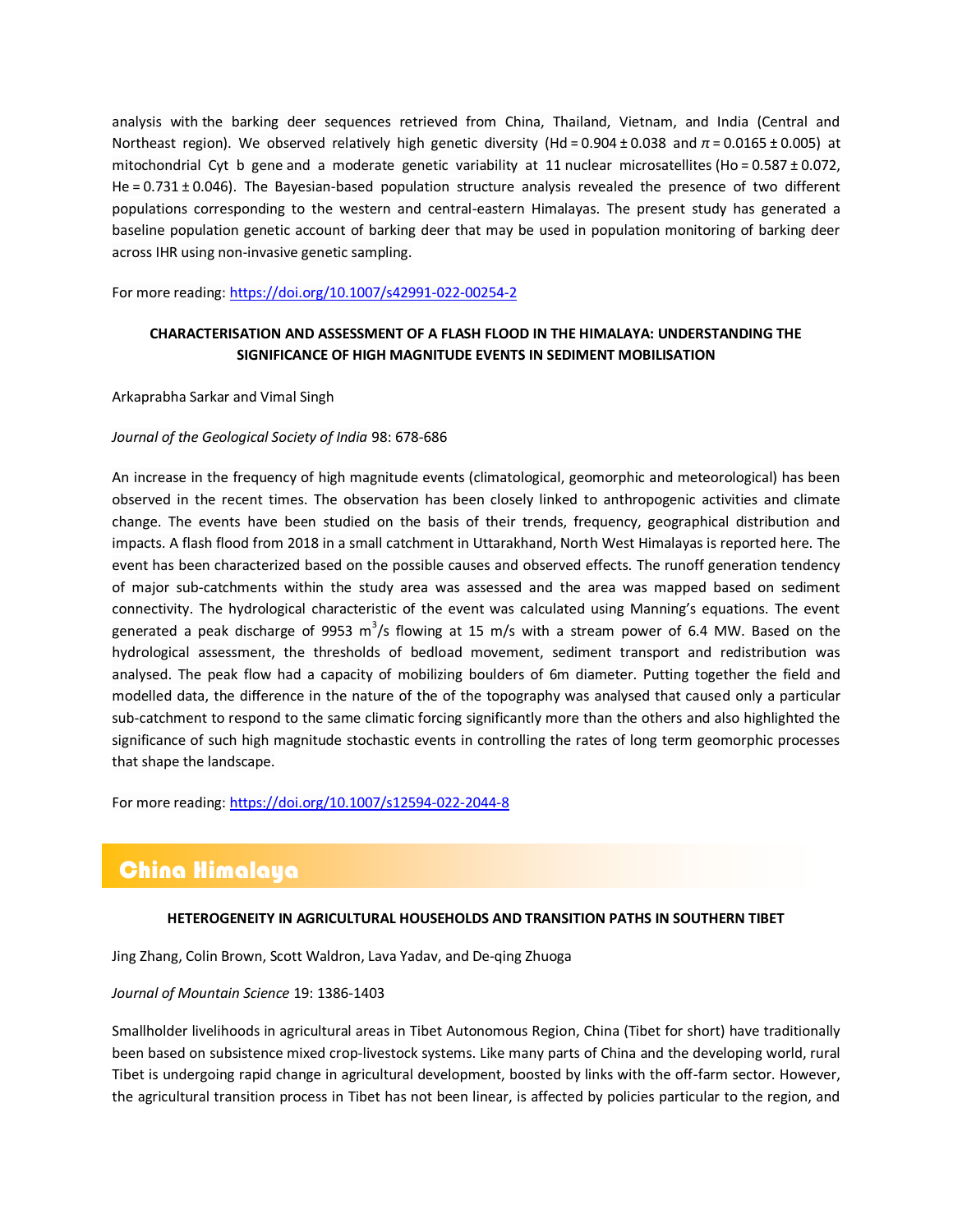varies significantly for different categories of rural actors. This paper analyses heterogeneity of household types in agricultural areas of southern Tibet and how household structures and characteristics result in different agricultural development pathways. Data is drawn from a stratified random survey of 144 households in three townships in southern Tibet and analysed through three methods: cluster analysis, bio-economic modelling, and analysis of household perceptions and attitudes to change. The analysis allows for the identification of three key household types — semi-subsistence, pluriactive and semi-commercial — organised along a continuum of intensification, commercialisation, specialisation and productivity. The study demonstrates the diversity of household farming systems in Tibet which in turn highlights the need for disaggregated analysis and tailored development policies and strategies. However, the analysis also reveals commonalities in development paths between groups, where all farm types are more interested in pursuing income and livelihood goals through an increase in productivity than through an increase in scale. Farmers in all systems choose to retain agriculture as a base from which to pursue livelihood strategies, especially through off-farm activities. Accounting for this household heterogeneity is important on several levels. First, it provides more granular detail on the process of development in rural areas of Tibet that has been very difficult to access in English literature especially in recent years. Second, the characteristics of the case study in agricultural areas of Tibet — especially the mixed agricultural-pastoral systems, high levels of seasonality, heavy state investment and increased integration with the other regions of China — may contribute to the broader agricultural development study. Third, policymakers in the central and local governments may be interested in how the household heterogeneity may affect — or be affected by — policies to increase agricultural productivity, intensify systems, change the composition of crop-livestock systems, promote rural-urban transformation and pursue environmental objectives, especially grassland degradation.

For further reading[: https://doi.org/10.1007/s11629-021-7154-z](https://doi.org/10.1007/s11629-021-7154-z)

### **IMPACTS OF ENERGY STRUCTURE ON CARBON EMISSIONS IN CHINA, 1997–2019**

### [Fengjian Ge,](https://sciprofiles.com/profile/1466563) [Jiangfeng Li,](https://sciprofiles.com/profile/363530) [Yi Zhang,](https://sciprofiles.com/profile/author/WFlQVFBmOWxxVVNzWWpMZTdQNFFGTHpRYlFBNkVSM0NnTmUyY3BLclQ4bz0=) [Shipeng Ye,](https://sciprofiles.com/profile/author/YWZGem5FWE0vd1B6bVJ0YndNaGdpMXB3UVRxMDUrV2s0YjFJM09ZT2g0Yz0=) and [Peng Han](https://sciprofiles.com/profile/author/SmhzbGRmMGZCY1ZqYi8zK2F2N3A1LytSeWZwVnM3b1pBSnF1TXN0SzFNMD0=)

### *International Journal of Environmental Research and Public Health* 19: 5850

To mitigate climate change, reducing carbon dioxide  $(CO<sub>2</sub>)$  emissions is of paramount importance. China, the largest global  $CO<sub>2</sub>$  emitter, proposes to peak carbon emissions by 2030 and become carbon neutral by 2060; transforming the energy structure represents one of the primary means of addressing carbon emissions; thus, it is essential to investigate the impacts of alternate energy sources throughout the country. Based on energy consumption and carbon emissions data from 30 provincial-level administrative regions in China (excluding Tibet, Hong Kong, Taiwan, and Macau, due to the lack of data), the study here investigated the shares of coal, petroleum, natural gas, and non-fossil energy sources (i.e., hydropower, nuclear power, wind power, solar power, and biomass power), as they relate to total, per capita, and per unit GDP  $CO<sub>2</sub>$  emissions via spatial regression. The results showed that: (1) The epicenters of coal and carbon emissions have shifted from the east to the central and western regions; (2) There is a significant correlation between energy structure and carbon emissions: coal has a positive effect, petroleum's effects are positive at first, and negative subsequently; while both natural gas and nonfossil energy sources have a negative impact; (3) Provincial-level carbon emissions are affected by energy structure, carbon emissions in neighboring regions, and other factors.

For further reading[: https://doi.org/10.3390/ijerph19105850](https://doi.org/10.3390/ijerph19105850)

# **CONTRASTING CHARACTERISTICS, CHANGES, AND LINKAGES OF PERMAFROST BETWEEN THE ARCTIC AND THE THIRD POLE**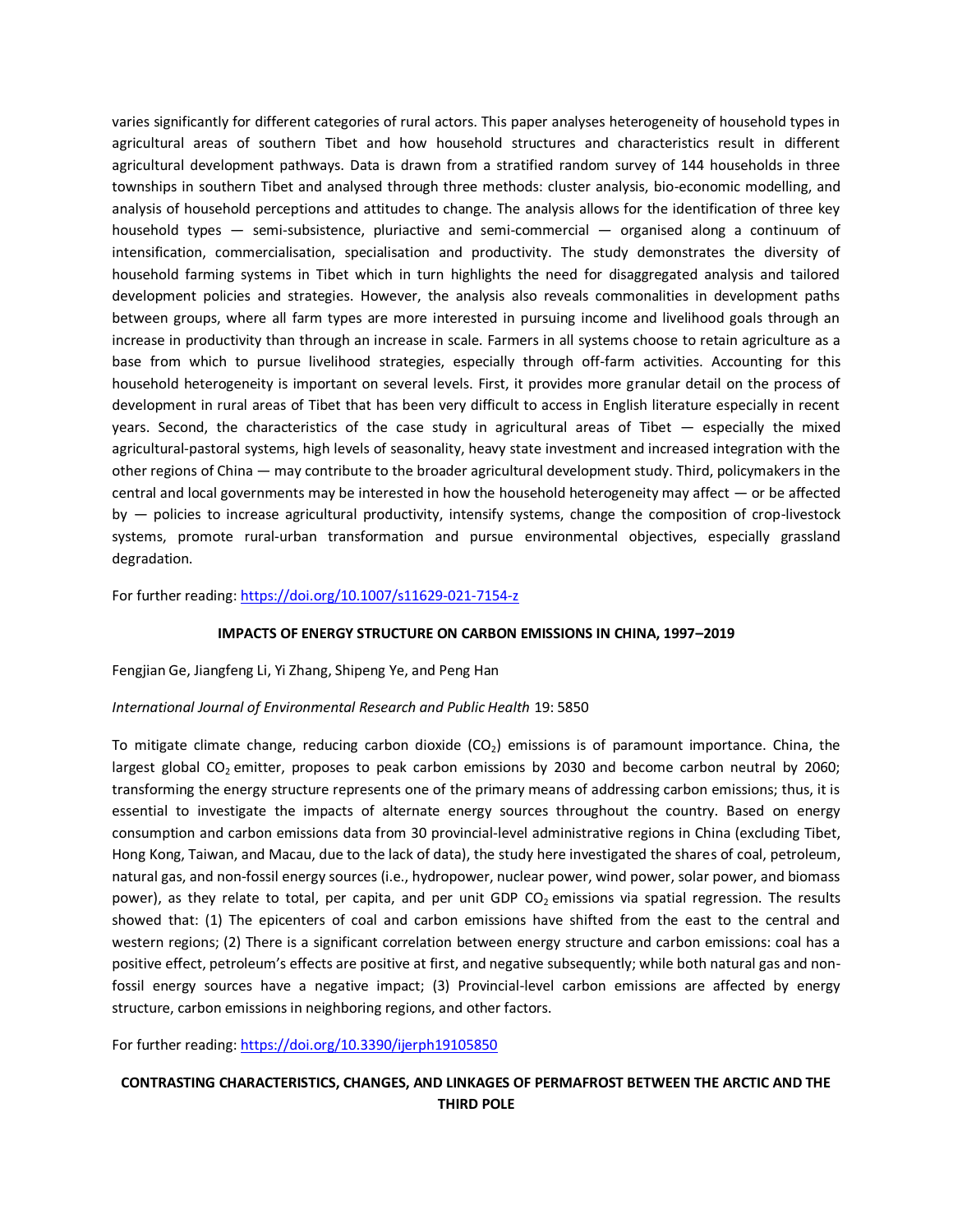[Xuejia Wang, Youhua Ran, Guojin Pang, Deliang Chen, Bo Su, Rui Chen, Xin Li, Hans W.](https://www.sciencedirect.com/science/article/abs/pii/S001282522200126X#!) Chen[, Meixue Yang, Xiaohua](https://www.sciencedirect.com/science/article/abs/pii/S001282522200126X#!)  [Gou, M. Torre Jorgenson, Juha Aalto, Ren Li, Xiaoqing Peng, Tonghua Wu, Gary D.](https://www.sciencedirect.com/science/article/abs/pii/S001282522200126X#!) Clow, [Guoning](https://www.sciencedirect.com/science/article/abs/pii/S001282522200126X#!) Wan, [Xiaodong](https://www.sciencedirect.com/science/article/abs/pii/S001282522200126X#!) [Wu,](https://www.sciencedirect.com/science/article/abs/pii/S001282522200126X#!) an[d Dongliang](https://www.sciencedirect.com/science/article/abs/pii/S001282522200126X#!) Luo

#### *Earth - [Science Reviews](https://www.sciencedirect.com/journal/earth-science-reviews)* [230:](https://www.sciencedirect.com/journal/earth-science-reviews) 104042

Permafrost degradation poses serious threats to both natural and human systems through its influence on ecological–hydrological processes, infrastructure stability, and the climate system. The Arctic and the Third Pole (Tibetan Plateau, TP hereafter) are the two northern regions on Earth with the most extensive permafrost areas. However, there is a lack of systematic comparisons of permafrost characteristics and its climate and ecoenvironment between these two regions and their susceptibility to disturbances. This study provides a comprehensive review of the climate, ecosystem characteristics, ground temperature, permafrost extent, and active-layer thickness, as well as the past and future changes in permafrost in the Arctic and the TP. The potential consequences associated with permafrost degradation are also examined. Lastly, possible connections between the two regions through land-ocean–atmosphere interactions are explored. Both regions have experienced dramatic warming in recent decades, characterized by Arctic amplification and elevation-dependent warming on the TP. Permafrost temperatures have increased more rapidly in the Arctic than on the TP, and will likely be reinforced under a future high emission scenario. Near-surface permafrost extents are projected to shrink in both regions in the coming decades, with a more dramatic decline in the TP. The active layer on the TP is thicker and has substantially deepened, and is projected to thicken more than in the Arctic. Widespread permafrost degradation increases geohazard risk and has already wielded considerable effects on the human and natural systems. Permafrost changes have also exerted a pronounced impact on the climate system through changes in permafrost carbon and land–atmosphere interactions. Future research should involve comparative studies of permafrost dynamics in both regions that integrate long-term observations, high-resolution satellite measurements, and advanced Earth System models, with emphasis on linkages between the two regions.

For further reading[: https://doi.org/10.1016/j.earscirev.2022.104042](https://doi.org/10.1016/j.earscirev.2022.104042)

## **MULTIFRACTAL DIMENSIONS OF SOIL PARTICLE SIZE DISTRIBUTION REVEAL THE ERODIBILITY AND FERTILITY OF ALPINE GRASSLAND SOILS IN THE NORTHERN TIBET PLATEAU**

[Xiangtao Wang, Lei Sun, Ningning Zhao, Wencheng Li, Xuehong Wei,](https://www.sciencedirect.com/science/article/pii/S0301479722007186#!) an[d Ben Niu](https://www.sciencedirect.com/science/article/pii/S0301479722007186#!)

### *[Journal of Environmental Management](https://www.sciencedirect.com/journal/journal-of-environmental-management)* 315: 115145

Climate change and human activities have seriously degraded alpine grassland, potentially affecting soil [particle](https://www.sciencedirect.com/topics/earth-and-planetary-sciences/particle-size-distribution)  [size distribution](https://www.sciencedirect.com/topics/earth-and-planetary-sciences/particle-size-distribution) (PSD) and further influencing the nutrient levels and [erodibility](https://www.sciencedirect.com/topics/earth-and-planetary-sciences/erodibility) of soil. Predicting the fertility and erodibility of alpine soil using multifractal dimensions of soil PSD could be used to enhance the management and restoration of degraded alpine grasslands. In the present study, we evaluated three types of alpine grasslands: alpine meadow (AM), alpine steppe (AS), and alpine desert steppe (ADS). Fencing and [grazing](https://www.sciencedirect.com/topics/earth-and-planetary-sciences/grazing-management)  [management](https://www.sciencedirect.com/topics/earth-and-planetary-sciences/grazing-management) measures were conducted at sites containing each grassland type. Then, we analyzed the PSDs, erodibility, and other properties of soil in the 0–20 cm soil layer. Multifractal characterization of soil PSD was calculated using the fractal scale theory. The findings showed that grassland type significantly impacted soil nutrients and the multifractal dimensions of soil PSDs, whereas management measures affected soil erodibility significantly. The proportion of finer particles decreased as follows: AM > AS > ADS. Compared to grazing, fencing enhanced clay content and reduced the proportion of coarser particles under all three grassland types. AM had higher [organic carbon](https://www.sciencedirect.com/topics/earth-and-planetary-sciences/organic-carbon) and nitrogen levels than AS and ADS. Multifractal dimensions were highest for AM, with ADS having higher erodibility than AM and AS. Multifractal dimensions (except for correlation dimension) also had